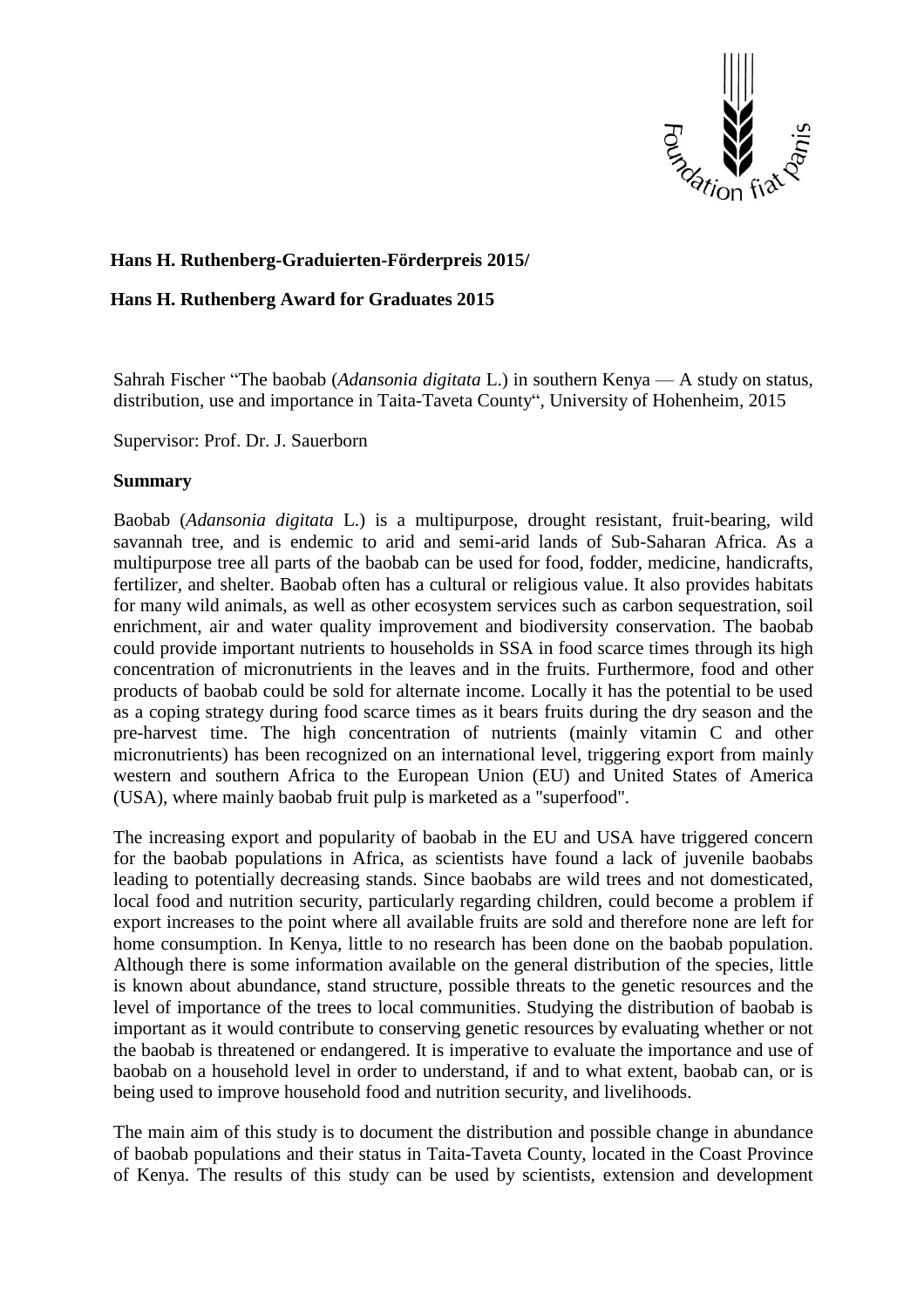agencies, policy makers, the private fruit processing sector, and farmers to develop a viable baobab value chain. it will aid in identifying threatened populations for conservation and superior mother trees for domestication and to develop approaches for improved tree management, use, and conservation. The main aim is split into four objectives (1) Map the distribution of baobab trees in a defined area to find any patterns or differences in distribution; (2) Evaluate, whether the baobab population is threatened by a lack of rejuvenation, over-utilization, and/or pests and diseases; (3) Record the perceptions of farmers and communities towards baobab abundance and use; (4) Assess whether there have been any changes in distribution and abundance of the baobab population over the last 30-50

Taita-Taveta County was chosen as a research site as it provides a high diversity in landscapes and land usage to study the distribution of baobab trees. These were for example, hilly landscapes (Taita Hills), and lowlands, as well as natural parks (protected areas) and more intensively used land. The sample area was constructed as a buffer around the main road dissecting a part of Taita-Taveta, and covered an area of about 2015  $\text{km}^2$ .

years. The study can be considered an exploratory baseline survey of the baobab population

in Taita-Taveta County.

A mixed methods approach was used for the study, including both qualitative and quantitative data. The first method used to map the distribution of baobabs throughout the sample area was a stratified systematic transect survey. The sample area was stratified into three different strata, based on land use intensity. The three strata were the (1) National Park (protected area) (NP), representing the lowest form of land use intensity in the shape of government or privately owned land that is not accessible to the local human population; (2) the Anthropogenically Affected Area (AAA), representing the middle form of land use intensity, and represents land used for agriculture as well as bushland and village land; and (3) the Sisal Plantation (*Sisal*) representing the most intense form of land use, as the sisal (*Agave sisalana*) is often planted in monocultures, the land is privately owned and therefore not accessible to the local human population. In total 49 transects (3x0.5 kml) were systematically placed throughout the sample area. The number of transects per strata was calculated proportionally by area covered of the strata. The transects were all covered on foot. When a baobab tree was found inside the transects the location was marked using the GPS, and other indicators such as diameter at breast height (DBH), height, crown width, presence of leaves or fruits, etc. measured. The second part of the data collection involved a household survey. Per transect about two respondents were chosen. The household survey involved general socio-economic questions as well as questions regarding the presence of small baobabs, uses and frequency of use of baobab, and importance of baobab. In total 46 household surveys were done covering the entire sample area. The third part of the data collection involved focus group discussions (FGDs), defined by either high or low baobab density areas. The FGDs were focused on the village elders and were used to gather information on past uses, changes in distribution and frequency, as well as any traditions regarding the baobab trees. In total 12 FGDs were done in six different locations, three representing high baobab density areas and three in low baobab density areas. The FGDs in each location were split into two groups, separated by gender.

In total, 440 baobab trees were mapped and measured. The baobabs were divided into small (DBH<1m) and large (DBH≥1m) trees. Most baobabs were found in the AAA, which also showed a statistically significant higher number of baobab trees than the other two strata. In addition, the AAA also showed a higher number of small baobabs (229 small baobabs) than large baobab trees (185 large baobabs), which was not the case in the other strata. In total the baobab trees in the area showed a strong clustered growth, which seemed to be related more